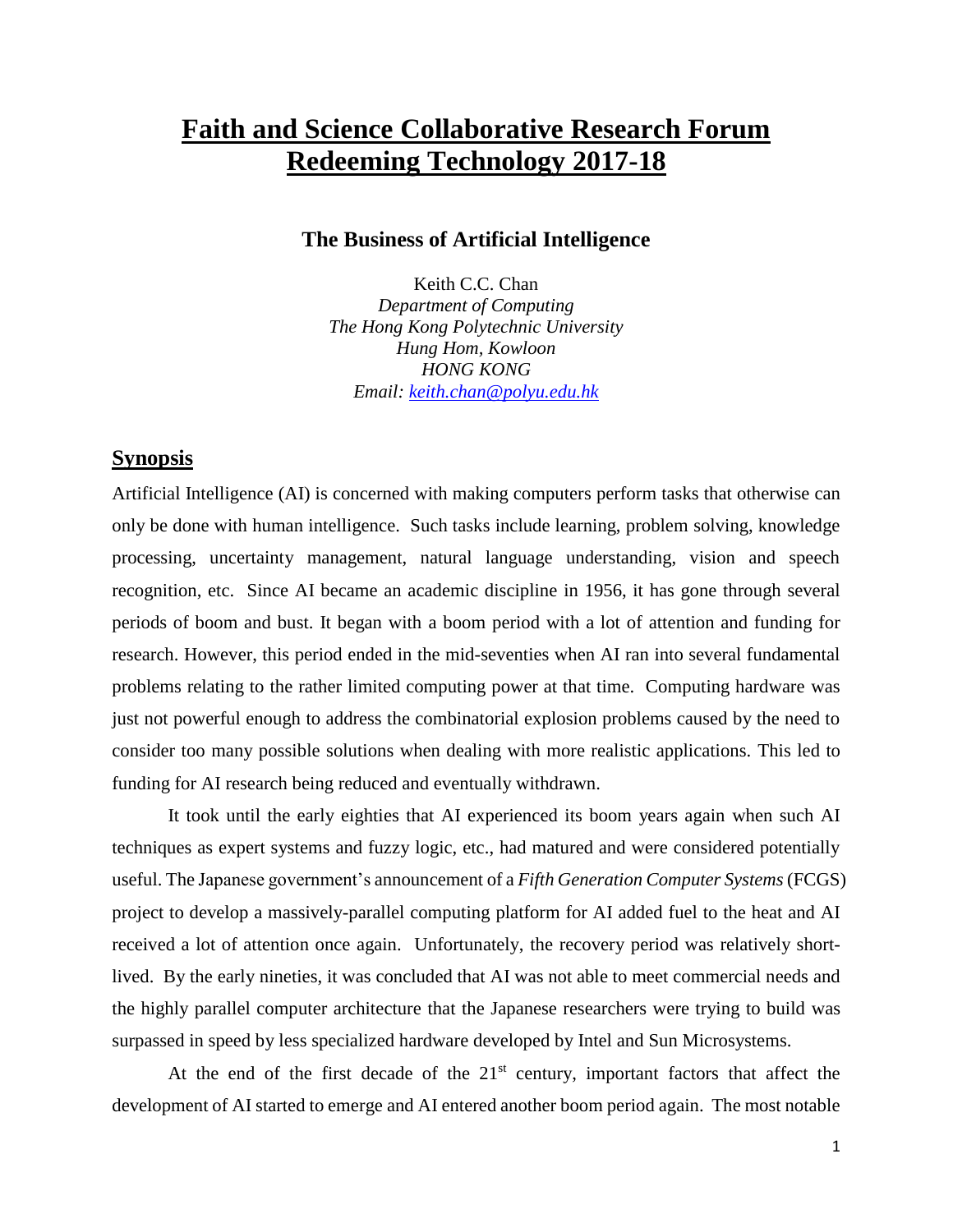such factor is the advances in computer hardware and communication. Directly and indirectly as a result, machine learning techniques have greatly improved in accuracy and efficiency, to the extent that AI can now solve many real-world problems better than human beings.

Machine Learning is concerned with making computers learn by programming them with how, rather than what, to learn. In other words, computers are programmed with learning procedures rather than to obtain specific learning outcomes. The learning procedures that they are programmed with can either take a *symbolic* or a *connectionist* approach. Methods that adopt the symbolic approach are developed based on the assumption that many aspects of intelligence can be achieved by manipulating symbols. The symbolic approach spawned a lot of research in Cognitive Sciences and had led to significant advances in the understanding of cognition. In terms of application, the symbolic approach had led to such successes as IBM's Deep Blue which won the match again the world chess champion in 1997. There has been much development in machine learning based on the symbolic approach for the last several years due to advances in computer hardware and big data infrastructure. New machine learning algorithms that make use of Apache Hadoop, which is the open source framework for distributed processing, to process very large data sets, have been used to successfully learn useful patterns in very large data sets for prediction or other applications.

Despite the development of these symbolic machine learning algorithms, when it comes to even very simple tasks related to perception, such as face recognition or speech recognition, etc., the symbolic approaches do not usually work well. This is because the logic for performing such tasks is not known and programming computers to perform such tasks as symbol manipulation is not easy. It is for this reason that the connectionist approach is proposed. Such non-symbolic approach does not manipulate a symbolic representation to find solutions to problems. Instead, as human beings can perform such perception tasks relatively easily, the connectionist approach attempts to simulate neuro-biological processes of the human brain. Based on the process that human neurons take to process action potentials, a mathematical model called the artificial neural network (ANN) has been proposed. The most remarkable thing about the ANN is that one does not need to know any logic about human perception to program a computer to perform such tasks. What we need to do instead is to feed a ANN with many images or years' worth of speech samples to train it to allow it to figure out for itself how desired objects, words, or sentences should be recognized.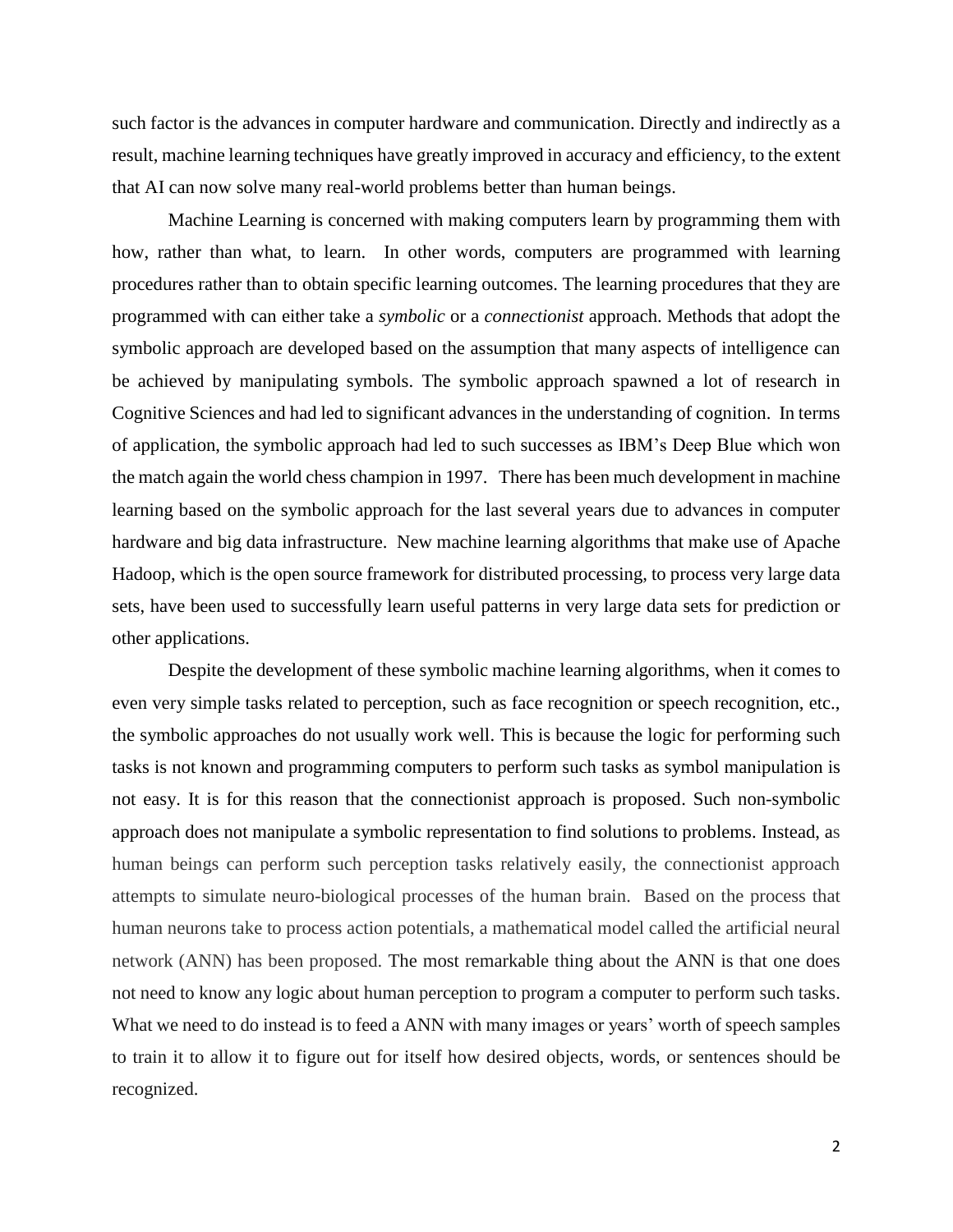Unlike machine learning methods that adopt the symbolic approach which can be made to easily explain why a certain conclusion is reached and what the reasoning steps are, the reasoning process of those methods that are based on the connectionist approach are not understood. Nevertheless, the availability of powerful computer hardware, including the latest GPU development and high-speed communication, have driven significant ANN progresses in image and video processing, text analysis, and even speech and facial recognition, etc. Despite the blackbox, over the past four years, there have been quantum leaps in the development of a wide range of everyday technologies that are developed based on ANN. For example, the speech-recognition functions on our smartphones work much better than they used to. We can now just talk to such devices as Amazon's Alexa, Apple's Siri, Microsoft's Cortana, or the many voice-responsive features of Google. Machine translation and other forms of language processing have also become far more convincing. Google Translate now renders spoken sentences in one language into spoken sentences in another for 32 pairs of languages, while offering text translations for 103. Other than translation, there have been advances in image recognition. There are applications that let users search or automatically organize collections of photos with no identifying tags. You can ask to be shown, say, all the ones that have dogs in them, or snow, or even something fairly abstract like hugs. Companies are expected to roll out products that can generate sentence-long descriptions for the photos in seconds. Better image recognition is expected to unleash improvements in robotics, autonomous drones, and, self-driving cars.

Programmers can only expose ANN to terabytes of data to train it, and then allow the computer to figure out for itself how to recognize desired objects, words, or sentences. Such a black-box approach is why the learning outcomes are unpredictable and this has caused concern and controversies among tech celebrities. The most notable among them are Prof. Stephen Hawking and Elon Musk. At the end of 2014, Prof. Stephen Hawking told the BBC that full AI could spell the end for mankind. According to him, "Humans, who are limited by slow biological evolution couldn't compete, and would be superseded." Other than Prof. Hawking, Elon Musk, CEO of SpaceX and Tesla, also believes it's highly likely that AI will be a threat to people. has also warned of AI being of fundamental risk to the existence of human civilization…" Hawking, Musk and other AI scientists signed an open letter to caution people the risks of AI and at the same time, promise to ensure AI research benefits humanity.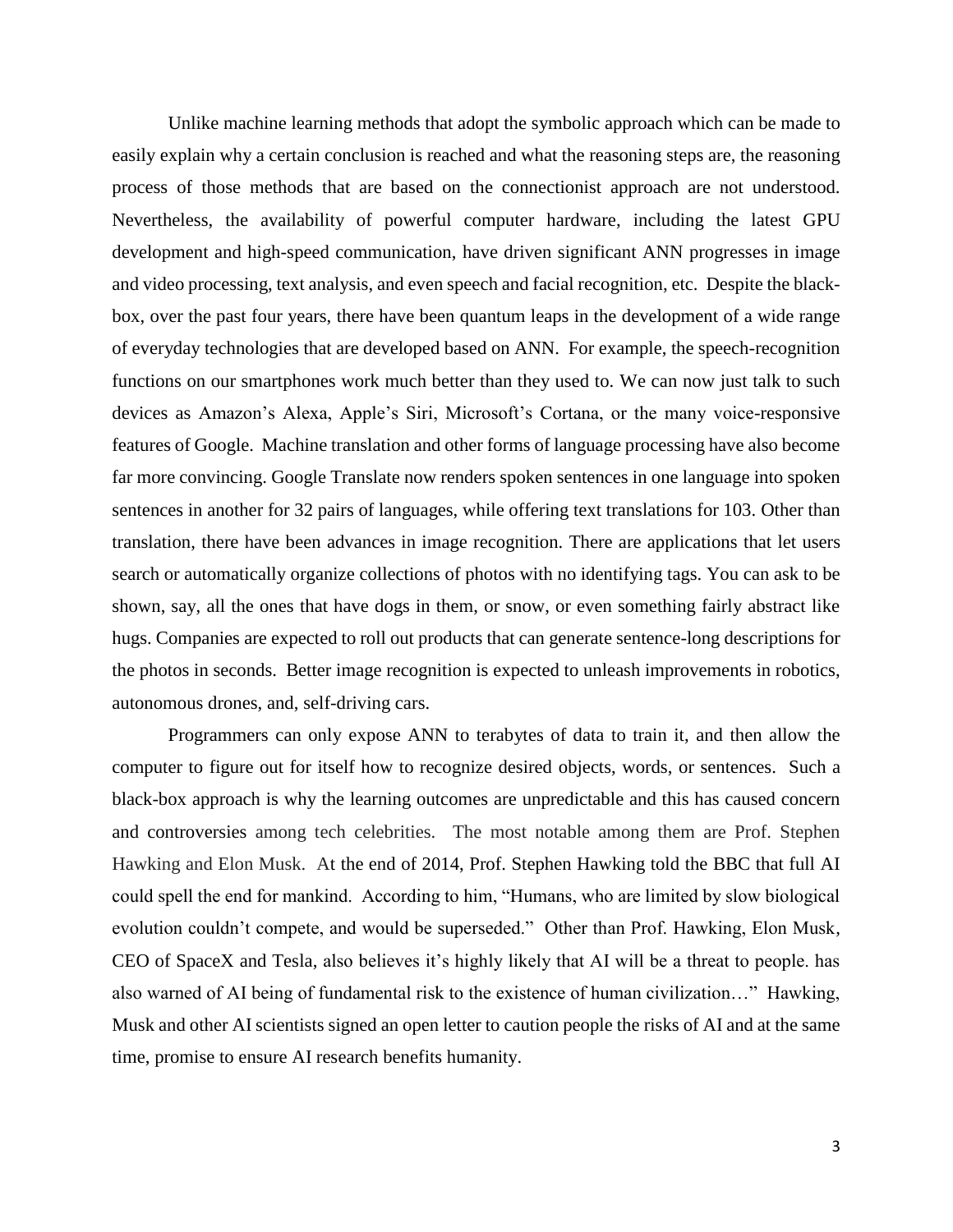We may not face imminent extinction but many scientists have been concerned about the intended and unintended side effects of AI. They worry about accidental creation of a superintelligent AI and forget to program it with a conscience and they also worry about people actively trying to create AI for immoral, criminal or malicious purposes. Given that AI has much accelerated, it will not only create impacts on the society but also on our Christian faith.

One of the most notable issues among those that are relevant to the Christian faith is the recent creation of a new religion based on an AI god, the others are related to the possibility of dealing with a robot that has a soul and wanting to become a Christian. There have also been discussions related to AI being the Anti-Christ of the last days, and what machine consciousness means for Christianity. When the goal of AI is to develop computers that exhibit human intelligence, there has been discussion among Christians and non-Christians about what it means to be human and whether or not the gift of salvation can be given to a robot if AI achieves consciousness. The effort to differentiate human from AI can weaken our view of humanity when we create definitions of thinking, emotions or creativity. The question of whether or not AI can worship becomes relevant to some people. In addition, one may also ask how thinking about AI may help us respect the fullness of each other's personhood and how technology development can be shaped by the full diversity of human experience. In addition, it may be worth asking where in our lives have automated technologies deepened or extended our worship and how AI is shaping ideas of sin, justice, freedom, and forgiveness. Can Christianity clearly imagine a human identity that is not diminished if machines are able to match or exceed our abilities in producing, creating, and serving?

While these issues are theological in nature, there are also more practical issues related to the use of AI to communicate our faith. Can AI find use in counselling and spiritual care. Can AI transform care for mental and spiritual well-being? Is it possible for large-scale data to be collected on people's intimate thoughts/actions, interpret people's emotional and spiritual conditions, systems that coordinate counselling and emergency response given that Facebook uses AI to assess users' risk of suicide from what they write, say or how our friends respond. Can AI be used to reduce costs of mental health counselling by intelligently assembling personalised therapies. Can AI be used to measure spiritual well-being by tracking people's mobile phones and communications, monitor and intervene on a wide range of spiritual and moral issues. If so, we have to ask questions related to what theologies of privacy and accountability could guide an era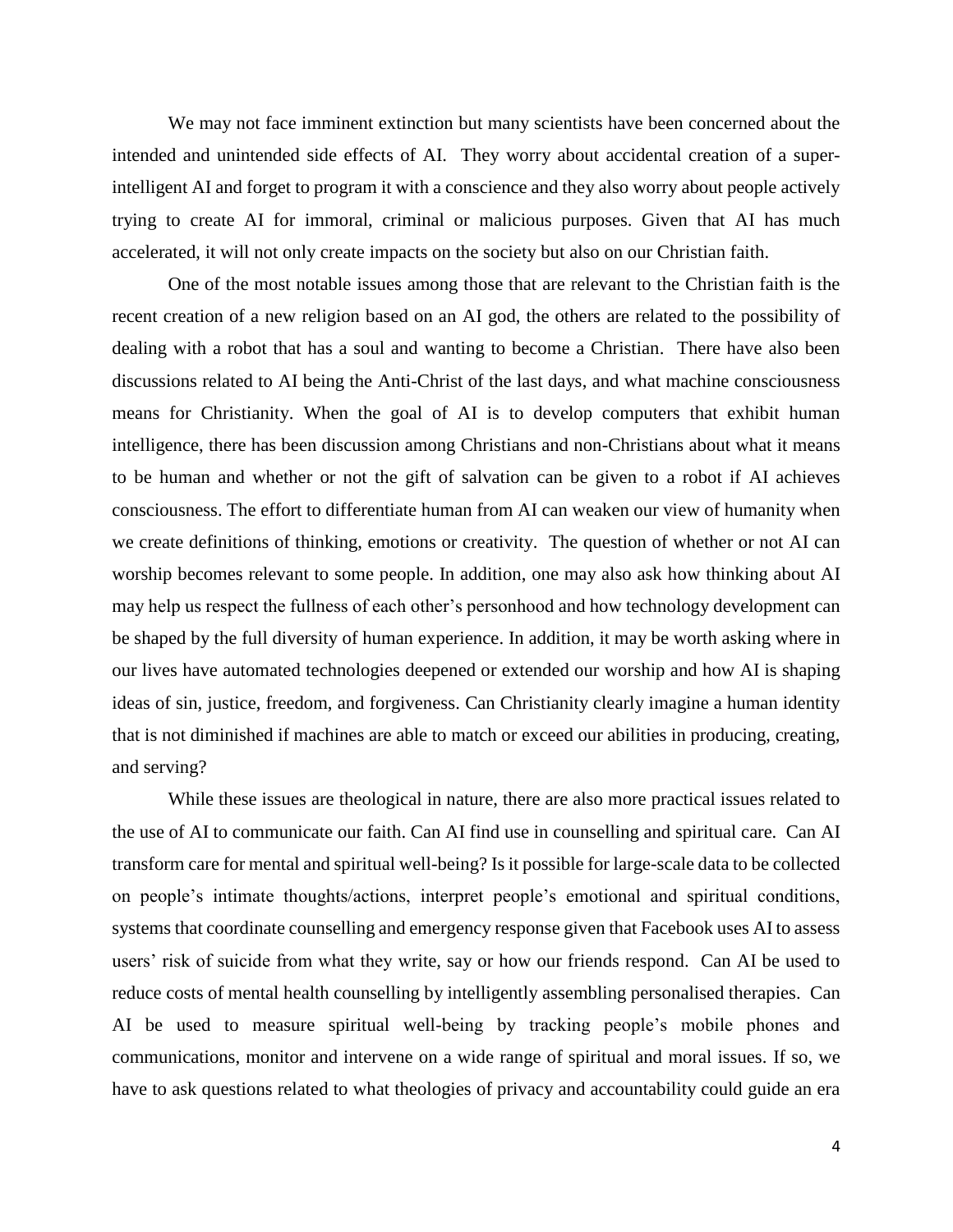where our intimate spiritual, emotional, and prayer lives are observed and judged by automated systems? What might Christian teaching on personal transformation offer a society that increasingly relates to each other based on predictive modeling? Just as Christians have pioneered crisis telephone lines, how can Christian ministries use AI systems to heal the brokenhearted?

The development of humanoid robots also raises issues which include, for example, what actions we should take when robots become subjects of fantasies about power and sex and if it is possible that humanoid robots may cause human to turn away from human contact. In addition to these practical impacts, there are other potential social impacts which include mass unemployment due to many jobs being replaced by AI. As a result, this may cause societal damage to people's purpose and sense of self-worth and Christians may have to be prepared to cope with the consequences. While AI can take over jobs, they may also transform jobs. The question that needs to be addressed is then how AI will transform work, creativity, and purpose.

Machine learning based on predictive analytics on personal data, news and social media analytics may affect ranking for donation, thereby transforming charity, humanitarian relief, and international development, and also deciding who should or should not be eligible for loans, humanitarian response, etc. Decisions can be made without understanding of fairness, and with limited accountability. news and social media analytics affect ranking for donation. AI trading based on "fake news". Financial access to poorest people based on credit score prediction. How much of our prayers and generosity are shaped by news and social media trends? What priorities might Christians offer to an AI that decides how to allocate resources? How might AI help churches & charities predict and respond to emerging needs? What ideas of fairness might Christian thought bring to the governance of AI systems?

Advances in computer hardware and in deep learning have made surveillance and law enforcement system very effective. Human behavior can now be observed easily so that alleged wrongdoing can be detected and predictions can be made for law enforcements. AI systems have been used to direct police patrols, prompt investigations of domestic violence. In fact, predictive sentencing has been adopted by judges in the US as AI learn from historical data. The concern, of course, is related to whether or not unjust discrimination may be reproduced. When human justice is delegated to AI, the question becomes what Christians can offer a world that expects machines to predict our moral futures.